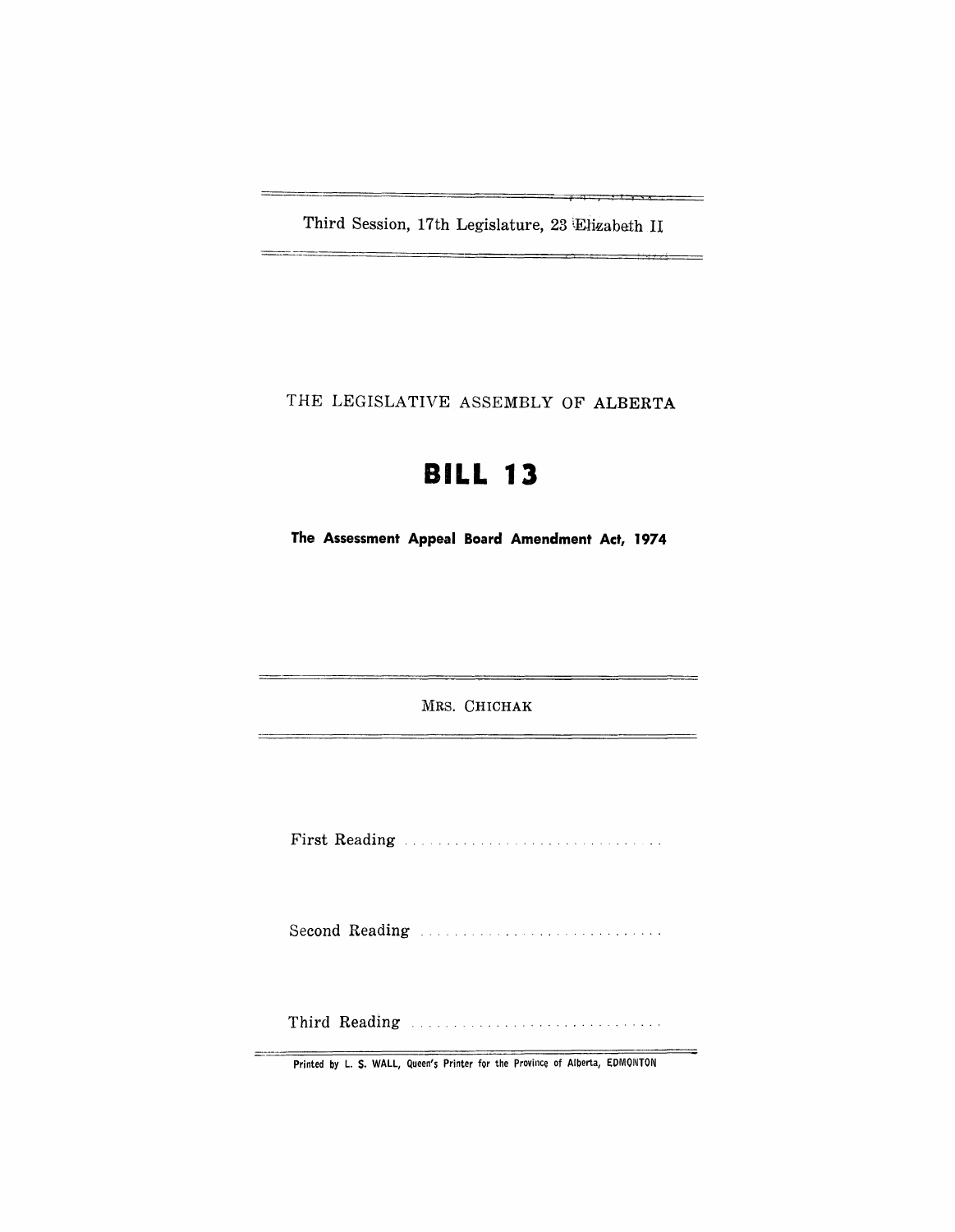## 1974 Bill 13

Third Session, 17th Legislature, 23 Elizabeth II

THE LEGISLATIVE ASSEMBLY OF ALBERTA

# **BILL 13**

**The Assessment Appeal Board Amendment Act, 1974** 

MRS. CHICHAK

 $\bar{L}$ 

 $\frac{1}{2}$ 

—

 $=$ 

| First Reading Manual Prince of the Reading                                                                                                                                                                                                                                                                   |                                                                                                                                                                                                              |  |
|--------------------------------------------------------------------------------------------------------------------------------------------------------------------------------------------------------------------------------------------------------------------------------------------------------------|--------------------------------------------------------------------------------------------------------------------------------------------------------------------------------------------------------------|--|
| $\label{eq:2.1} \mathcal{P}(\mathcal{C}^{(1)}(\mathcal{C}^{(1)})) = \mathcal{P}(\mathcal{C}^{(1)}(\mathcal{C}^{(1)})) = \mathcal{P}(\mathcal{C}^{(1)}(\mathcal{C}^{(1)})) = \mathcal{P}(\mathcal{C}^{(1)}(\mathcal{C}^{(1)}))$                                                                               | $\label{eq:2.1} \mathcal{L}(\mathcal{L}^{\text{max}}_{\mathcal{L}}(\mathcal{L}^{\text{max}}_{\mathcal{L}}))\leq \mathcal{L}(\mathcal{L}^{\text{max}}_{\mathcal{L}}(\mathcal{L}^{\text{max}}_{\mathcal{L}}))$ |  |
| $\mathcal{L}^{\text{max}}_{\text{max}}$ and $\mathcal{L}^{\text{max}}_{\text{max}}$ are the set of the set of the set of the set of the set of the set of the set of the set of the set of the set of the set of the set of the set of the set of the set of the se                                          |                                                                                                                                                                                                              |  |
| . The contract of the contract of the contract of the contract of the contract of the contract of the contract of the contract of the contract of the contract of the contract of the contract of the contract of the contrac                                                                                |                                                                                                                                                                                                              |  |
| Second Reading Manual Manual Manual Manual Manual<br>$\mathcal{L}_{\text{max}}$ and $\mathcal{L}_{\text{max}}$ are the set of the set of the set of the set of the set of the set of the set of the set of the set of the set of the set of the set of the set of the set of the set of the set of the set o | $\mathcal{L}^{\mathcal{A}}$ , and $\mathcal{L}^{\mathcal{A}}$ , and $\mathcal{L}^{\mathcal{A}}$ , and $\mathcal{L}^{\mathcal{A}}$ , and $\mathcal{L}^{\mathcal{A}}$                                          |  |
| . The simple state is the state of the state of the state in the state of the state of the state of the state of the state of the state of the state of the state of the state of the state of the state of the state of the                                                                                 | the control of the control of the control of the                                                                                                                                                             |  |
| Third Reading Manual Communications                                                                                                                                                                                                                                                                          |                                                                                                                                                                                                              |  |

Printed by L. S. WALL, Queen's Printer for the Province of Alberta, EDMONTON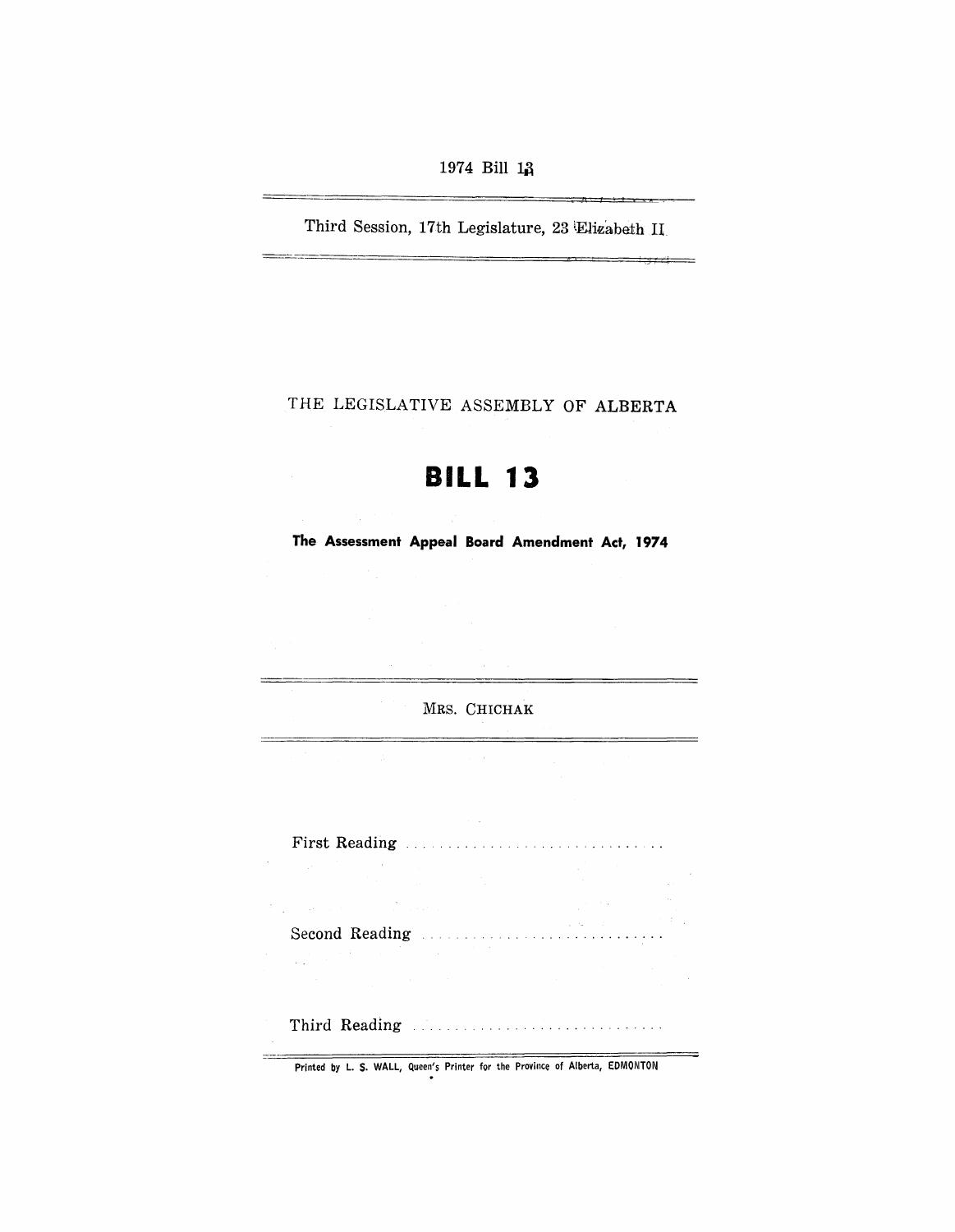*Bill 13 Mrs. Chichak* 

# **BILL 13**

#### 1974

#### **THE ASSESSMENT APPEAL BOARD AMENDMENT ACT, 1974**

### *(Assented to* , 1974)

**HER** MAJESTY, by and with the advice and consent of the Legislative Assembly of Alberta, enacts as follows:

1. The Assessment Appeal Board Act is hereby amended.

2. Section 3 is struck out and the following section is *substituted:* 

**3.** (1) The Lieutenant Governor in Council may appoint a board to be known as the Alberta Assessment Appeal Board which shall be composed of not more than six persons appointed from time to time by the Lieutenant Governor in Council, each of whom shall hold office during pleasure.

(2) The Lieutenant Governor in Council shall designate one of the members as the chairman of the Board.

 $(3)$  The chairman shall be a full time member of the Board and the other members shall devote so much of their time and attention to their office as may be prescribed from time to time by the Minister.

(4) The members of the Board shall, at the direction of the chairman, sit as

(a) the Board, or

(b) a division of the Board, or

(c) two divisions of the Board.

(5) Two members constitute a quorum at a sitting of the Board or at a sitting of a division of the Board.

 $(6)$  The Board may sit in two divisions simultaneously or at different times.

(7) Any decision or other action of the Board made or taken at a sitting of the Board at which a quorum is present is the decision or action of the Board and binds all members of the Board.

(8) Where a division of the Board, at which a quorum is present, sits, whether by itself or simultaneously with the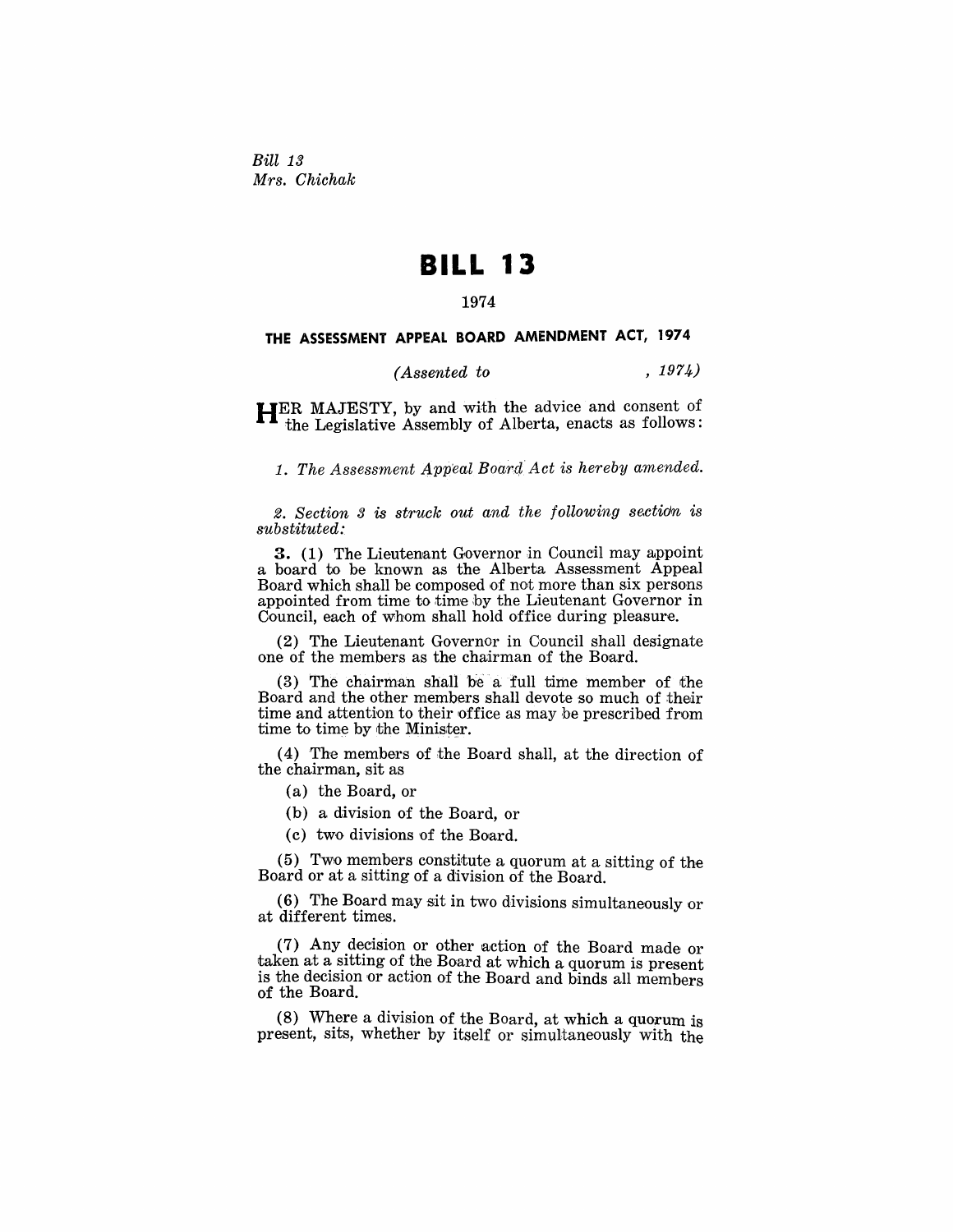### **Explanatory Notes**

**I.** This, Bill will amend. chapter 24 of the Revised Statutes of Alberta 1970.

**2.** The membership of the Alberta Assessment Appeal Board is increased from 3 to 6 and provision is made for the Board to sit in two divisions.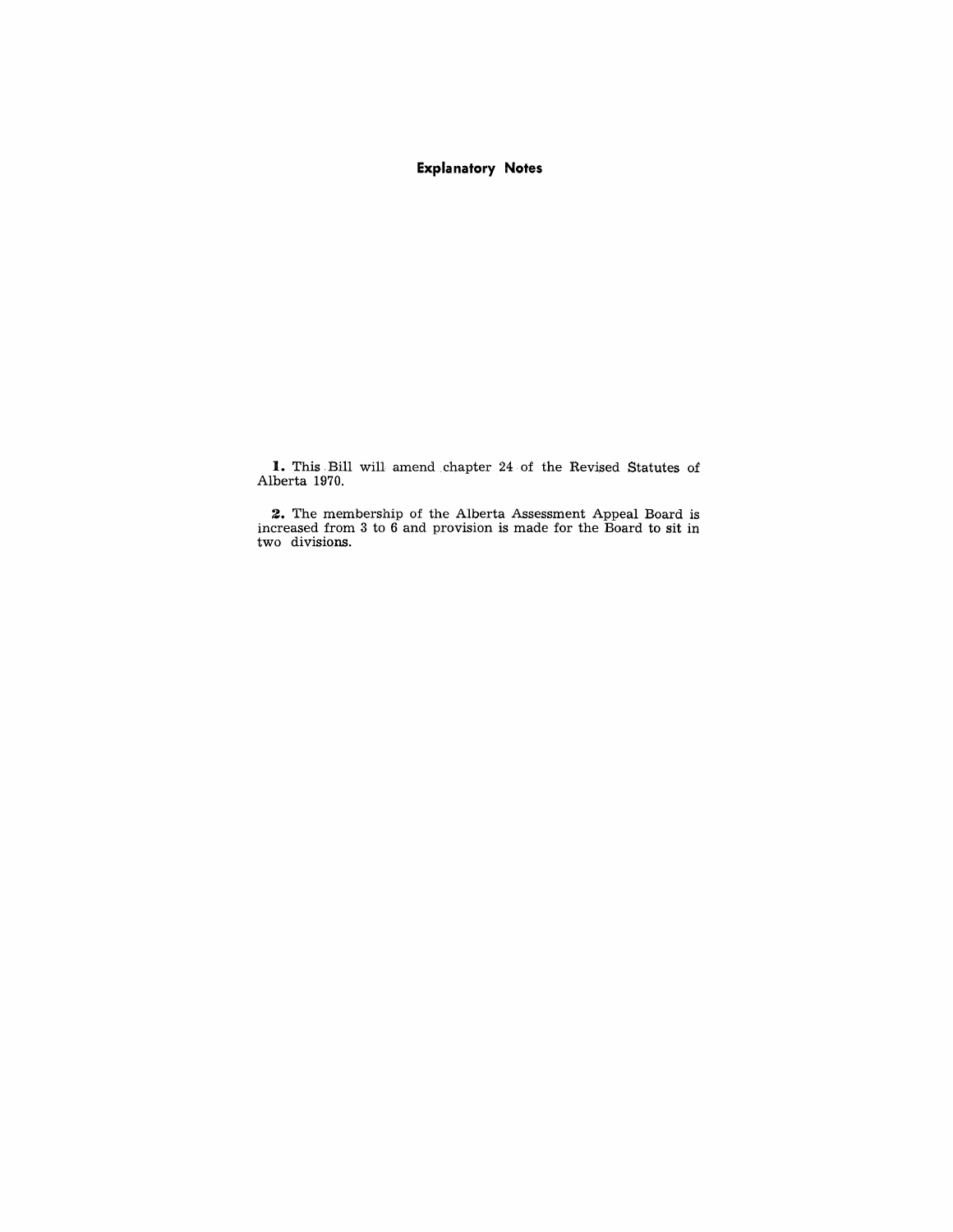other division of the Board, any decision or action of the division is the decision or action of the Board and binds all members of the Board.

(9) Where a division of the Board sits at the direction of the chairman, that division may exercise and perform the jurisdiction, powers and duties of the Board.

(10) The chairman may designate a member to preside at any sitting of the Board, or a division of the Board, at which the chairman is not present.

#### 3. Sections 18 and 19 are struck out and the following new *sections are substituted:*

**18.** (1) If, on hearing an appeal, the Board is of the opinion that any assessment entered in the rolls of the municipality which is not then under appeal is so inequitable and unfair that substantial justice cannot be done by adjusting the assessment that is then on appeal, the Board may quash the assessment and order a new assessment to be made in lieu thereof.

(2) Where the Board is of the opinion that any assessment under appeal is erroneously determined and the evidence adduced at the hearing will not permit determination of a fair and equitable assessment, the Board may quash the assessment and order a new assessment be made in lieu thereof.

19. Where a new assessment is ordered under section 18, the Board shall give all necessary directions and make all necessary provisions as to the manner and times in which all proceedings and things shall be done, including the following:

- (a) completion of the assessment;
- (b) returns of assessment to the municipal secretary:
- $(c)$  entry in the assessment roll;
- (d) mailing of assessment slips;
- (e) complaints to and decisions of the court of revision;
- (f) appeals to the Board;
- (g) the year for which the new assessment is to be used for taxation purposes in the municipality.

*4. This Act comes into force. on the day upon which it* is *assented to.*